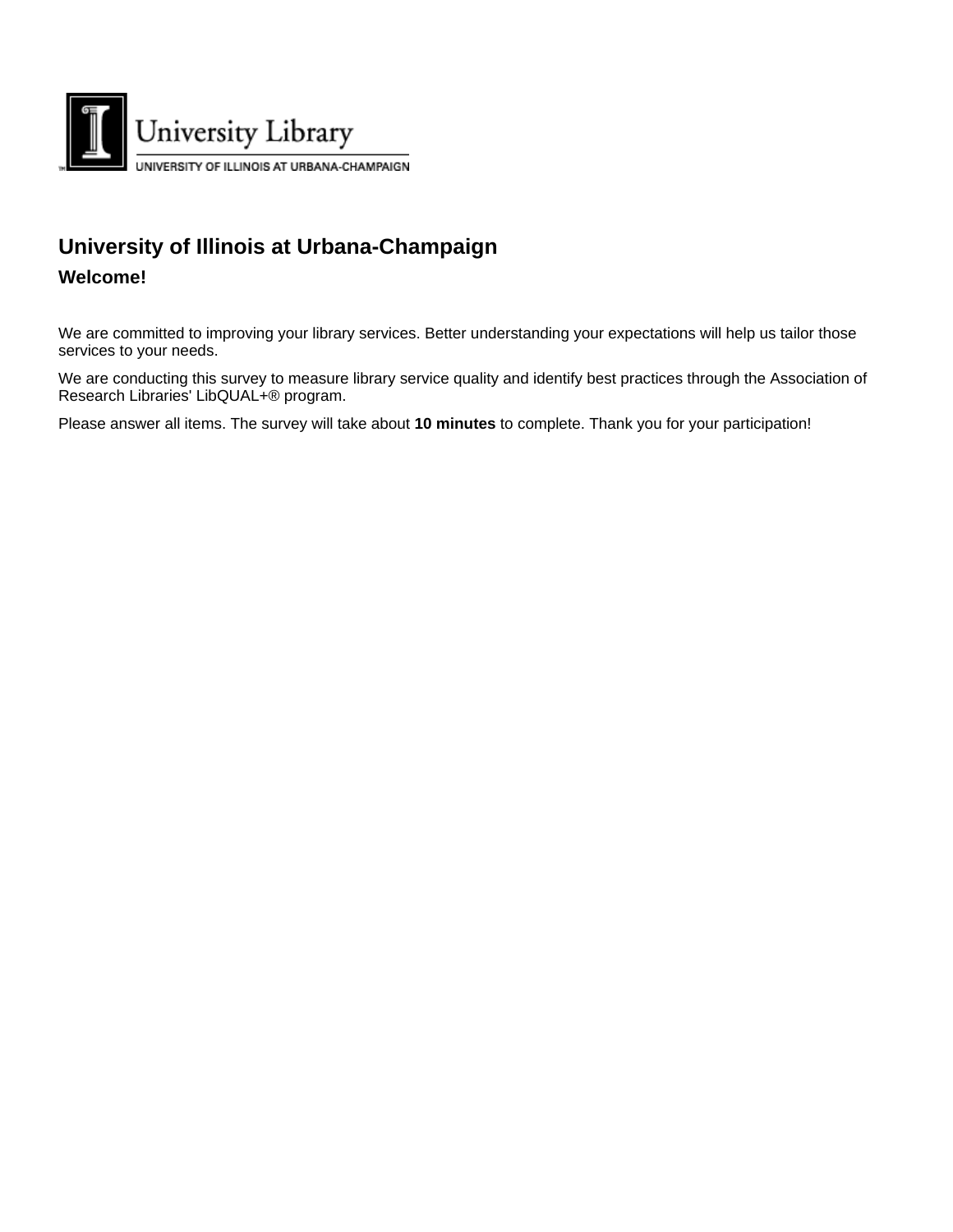Please rate the following statements (1 is lowest, 9 is highest) by indicating:

*Minimum* -- the number that represents the *minimum* level of service that you would find acceptable

*Desired* -- the number that represents the level of service that *you personally want*

*Perceived* -- the number that represents the level of service that *you believe* our library currently provides

For each item, you must EITHER rate the item in all three columns OR identify the item as "N/A" (not applicable). Selecting "N/A" will override all other answers for that item.

|            | When it comes to                                                            |     |  | <b>My Minimum</b> |  |                                     |     |  | <b>My Desired</b>       |      |                     |             |    | <b>Perceived</b><br><b>Service</b>                    |                                                       |     |
|------------|-----------------------------------------------------------------------------|-----|--|-------------------|--|-------------------------------------|-----|--|-------------------------|------|---------------------|-------------|----|-------------------------------------------------------|-------------------------------------------------------|-----|
|            |                                                                             |     |  |                   |  | <b>Service Level Is</b>             |     |  | <b>Service Level Is</b> |      |                     |             |    | <b>Performance Is</b>                                 |                                                       | N/A |
|            |                                                                             | Low |  |                   |  | High                                | Low |  |                         | High | Low                 |             |    |                                                       | High                                                  |     |
| $\vert$ 1) | Employees who instill confidence in users                                   |     |  |                   |  |                                     |     |  |                         |      |                     |             |    |                                                       | 1 2 3 4 5 6 7 8 9 1 2 3 4 5 6 7 8 9 1 2 3 4 5 6 7 8 9 | N/A |
| 2)         | Making electronic resources accessible from my home<br>or office            |     |  |                   |  |                                     |     |  |                         |      |                     |             |    | 1 2 3 4 5 6 7 8 9 1 2 3 4 5 6 7 8 9 1 2 3 4 5 6 7 8 9 |                                                       | N/A |
| 3)         | Library space that inspires study and learning                              |     |  |                   |  | 1 2 3 4 5 6 7 8 9 1 2 3 4 5 6 7 8 9 |     |  |                         |      |                     |             |    | 1 2 3 4 5 6 7 8 9                                     |                                                       | N/A |
| $\vert$ 4) | Giving users individual attention                                           |     |  |                   |  | 1 2 3 4 5 6 7 8 9 1 2 3 4 5 6 7 8 9 |     |  |                         |      |                     |             |    | 1 2 3 4 5 6 7 8 9                                     |                                                       | N/A |
| 5)         | A library Web site enabling me to locate information on<br>my own           |     |  |                   |  | 1 2 3 4 5 6 7 8 9 1 2 3 4 5 6 7 8 9 |     |  |                         |      |                     | 1 2 3 4 5 6 |    |                                                       | 789                                                   | N/A |
| 6)         | Availability of online help when using my library's<br>electronic resources |     |  |                   |  | 1 2 3 4 5 6 7 8 9 1 2 3 4 5 6 7 8 9 |     |  |                         |      |                     |             |    | 1 2 3 4 5 6 7 8 9                                     |                                                       | N/A |
| 7)         | Employees who are consistently courteous                                    |     |  |                   |  |                                     |     |  |                         |      |                     |             |    | 1 2 3 4 5 6 7 8 9 1 2 3 4 5 6 7 8 9 1 2 3 4 5 6 7 8 9 |                                                       | N/A |
| 8)         | The printed library materials I need for my work                            |     |  |                   |  | 1 2 3 4 5 6 7 8 9 1 2 3 4 5 6 7 8 9 |     |  |                         |      |                     |             |    | 1 2 3 4 5 6 7 8 9                                     |                                                       | N/A |
| 9)         | Quiet space for individual activities                                       |     |  |                   |  |                                     |     |  |                         |      |                     |             |    | 1 2 3 4 5 6 7 8 9 1 2 3 4 5 6 7 8 9 1 2 3 4 5 6 7 8 9 |                                                       | N/A |
|            | 10) Readiness to respond to users' questions                                |     |  |                   |  | 1 2 3 4 5 6 7 8 9 1 2 3 4 5 6 7 8 9 |     |  |                         |      |                     | 1 2 3 4     |    |                                                       | 789                                                   | N/A |
|            | 11) The electronic information resources I need                             |     |  |                   |  | 1 2 3 4 5 6 7 8 9 1 2 3 4 5 6 7 8 9 |     |  |                         |      |                     | 1 2 3 4     |    | 5 6 7 8 9                                             |                                                       | N/A |
|            | 12) Online course support (readings, links, references)                     |     |  |                   |  | 1 2 3 4 5 6 7 8 9 1 2 3 4 5 6 7 8 9 |     |  |                         |      |                     |             |    | 1 2 3 4 5 6 7 8 9                                     |                                                       | N/A |
|            | 13) Employees who have the knowledge to answer user<br>questions            |     |  |                   |  | 1 2 3 4 5 6 7 8 9 1 2 3 4 5 6 7 8 9 |     |  |                         |      |                     |             |    | 1 2 3 4 5 6 7 8 9                                     |                                                       | N/A |
|            | 14) Availability of subject specialist assistance                           |     |  |                   |  |                                     |     |  |                         |      |                     |             |    | 1 2 3 4 5 6 7 8 9 1 2 3 4 5 6 7 8 9 1 2 3 4 5 6 7 8 9 |                                                       | N/A |
|            | 15) A comfortable and inviting location                                     |     |  |                   |  | 1 2 3 4 5 6 7 8 9 1 2 3 4 5 6 7 8 9 |     |  |                         |      |                     | 1 2 3 4     | 56 |                                                       | 789                                                   | N/A |
|            | 16) Employees who deal with users in a caring fashion                       |     |  |                   |  |                                     |     |  |                         |      |                     |             |    | 1 2 3 4 5 6 7 8 9 1 2 3 4 5 6 7 8 9 1 2 3 4 5 6 7 8 9 |                                                       | N/A |
|            | 17) Modern equipment that lets me easily access needed<br>information       |     |  |                   |  | 1 2 3 4 5 6 7 8 9 1 2 3 4 5 6 7 8 9 |     |  |                         |      |                     |             |    | 1 2 3 4 5 6 7 8 9                                     |                                                       | N/A |
|            | 18) Convenient service hours                                                |     |  |                   |  | 4 5 6 7 8 9 1 2 3 4 5 6 7 8 9       |     |  |                         |      | $1 \quad 2 \quad 3$ |             | 56 |                                                       |                                                       | N/A |
|            | 19) Employees who understand the needs of their users                       |     |  |                   |  |                                     |     |  |                         |      |                     |             |    | 1 2 3 4 5 6 7 8 9 1 2 3 4 5 6 7 8 9 1 2 3 4 5 6 7 8 9 |                                                       | N/A |
|            | 20) Easy-to-use access tools that allow me to find things<br>on my own      |     |  |                   |  |                                     |     |  |                         |      |                     |             |    | 1 2 3 4 5 6 7 8 9 1 2 3 4 5 6 7 8 9 1 2 3 4 5 6 7 8 9 |                                                       | N/A |
|            | 21) A getaway for study, learning, or research                              |     |  |                   |  | 1 2 3 4 5 6 7 8 9 1 2 3 4 5 6 7 8 9 |     |  |                         |      |                     | 1 2 3 4     |    |                                                       | 89                                                    | N/A |
|            | 22) Willingness to help users                                               |     |  |                   |  | 1 2 3 4 5 6 7 8 9                   |     |  | 1 2 3 4 5 6 7 8 9       |      |                     | 1 2 3 4     |    |                                                       | 789                                                   | N/A |
|            | 23) Making information easily accessible for independent<br>use             |     |  |                   |  |                                     |     |  |                         |      |                     |             |    | 1 2 3 4 5 6 7 8 9 1 2 3 4 5 6 7 8 9 1 2 3 4 5 6 7 8 9 |                                                       | N/A |
|            | 24) Print and/or electronic journal collections I require for<br>my work    |     |  |                   |  |                                     |     |  |                         |      |                     |             |    | 1 2 3 4 5 6 7 8 9 1 2 3 4 5 6 7 8 9 1 2 3 4 5 6 7 8 9 |                                                       | N/A |
|            | 25) Community space for group learning and group study                      |     |  |                   |  |                                     |     |  |                         |      |                     |             |    | 1 2 3 4 5 6 7 8 9 1 2 3 4 5 6 7 8 9 1 2 3 4 5 6 7 8 9 |                                                       | N/A |
|            | 26) Access to archives, special collections                                 |     |  |                   |  | 1 2 3 4 5 6 7 8 9 1 2 3 4 5 6 7 8 9 |     |  |                         |      |                     |             |    | 1 2 3 4 5 6 7 8 9                                     |                                                       | N/A |
|            | 27) Dependability in handling users' service problems                       |     |  |                   |  |                                     |     |  |                         |      |                     |             |    | 1 2 3 4 5 6 7 8 9 1 2 3 4 5 6 7 8 9 1 2 3 4 5 6 7 8 9 |                                                       | N/A |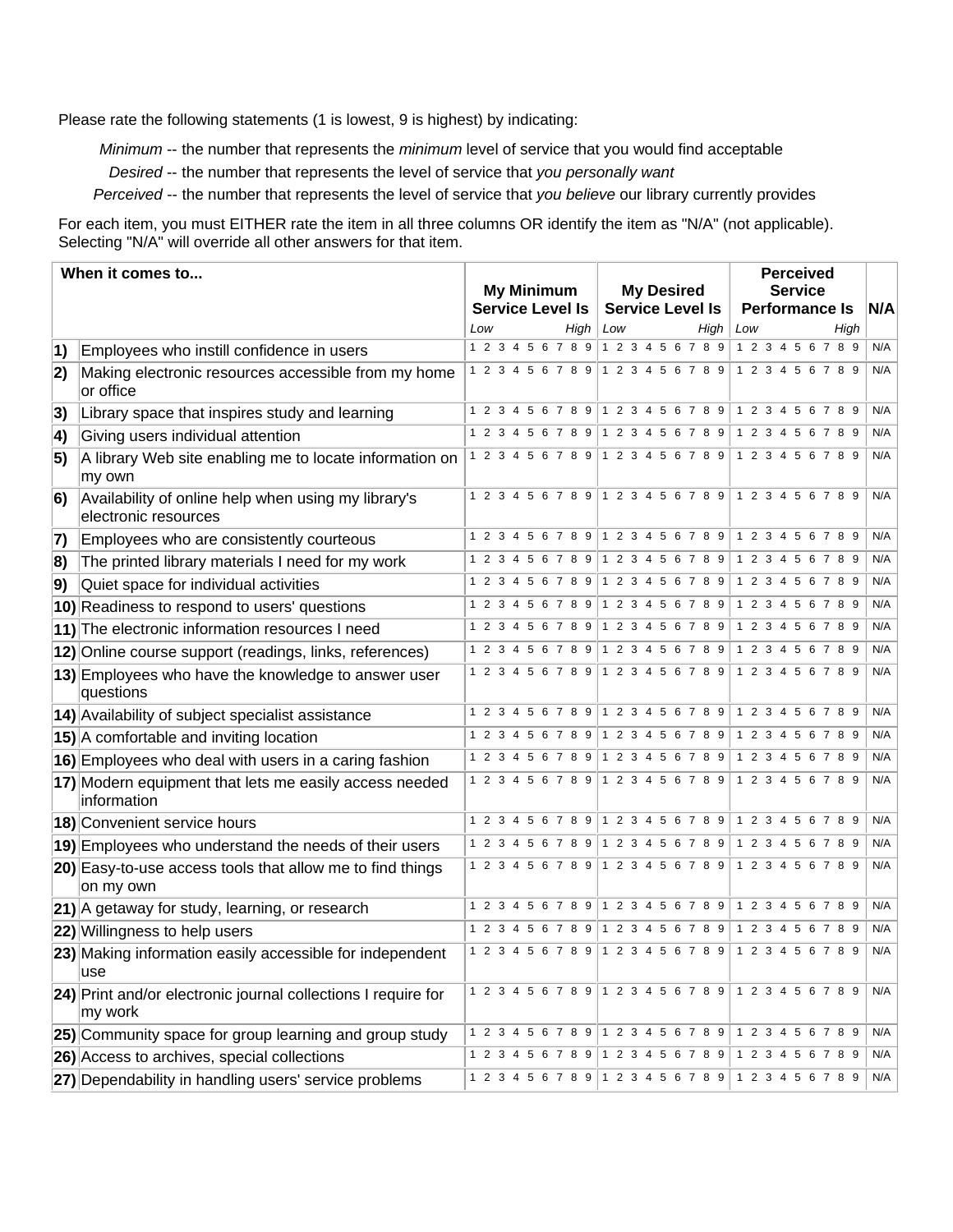| Please indicate the degree to which you agree with the following statements:                             |                       |               |                               |                |   |   |   |                            |
|----------------------------------------------------------------------------------------------------------|-----------------------|---------------|-------------------------------|----------------|---|---|---|----------------------------|
| 28) The library helps me stay abreast of developments in my field(s) of<br>linterest.                    |                       | 2             | 3<br><b>Strongly Disagree</b> | 4              | 5 | 6 | 8 | 9<br>Strongly Agree        |
| 29) The library aids my advancement in my academic discipline or work.                                   |                       |               | 3<br><b>Strongly Disagree</b> | 4              | 5 | 6 | 8 | 9<br>Strongly Agree        |
| 30) The library enables me to be more efficient in my academic pursuits or<br>lwork.                     |                       |               | 3<br><b>Strongly Disagree</b> | $\overline{4}$ | 5 | 6 | 8 | 9<br>Strongly Agree        |
| 31) The library helps me distinguish between trustworthy and untrustworthy<br>linformation.              |                       | $\mathcal{P}$ | 3<br><b>Strongly Disagree</b> | $\overline{4}$ | 5 | 6 | 8 | 9<br>Strongly Agree        |
| 32) The library provides me with the information skills I need in my work or<br>∣studv.                  |                       | $\mathcal{P}$ | 3<br><b>Strongly Disagree</b> | 4              | 5 | 6 | 8 | 9<br>Strongly Agree        |
| 33) In general, I am satisfied with the way in which I am treated at the library.                        |                       | $\mathcal{P}$ | 3<br><b>Strongly Disagree</b> | 4              | 5 | 6 | 8 | 9<br>Strongly Agree        |
| 34) In general, I am satisfied with library support for my learning, research,<br>and/or teaching needs. |                       | $\mathcal{P}$ | 3<br><b>Strongly Disagree</b> | 4              | 5 | 6 | 8 | 9<br>Strongly Agree        |
| 35) How would you rate the overall quality of the service provided by the<br>library?                    | <b>Extremely Poor</b> | 2             | 3                             | 4              | 5 | 6 | 8 | 9<br><b>Extremely Good</b> |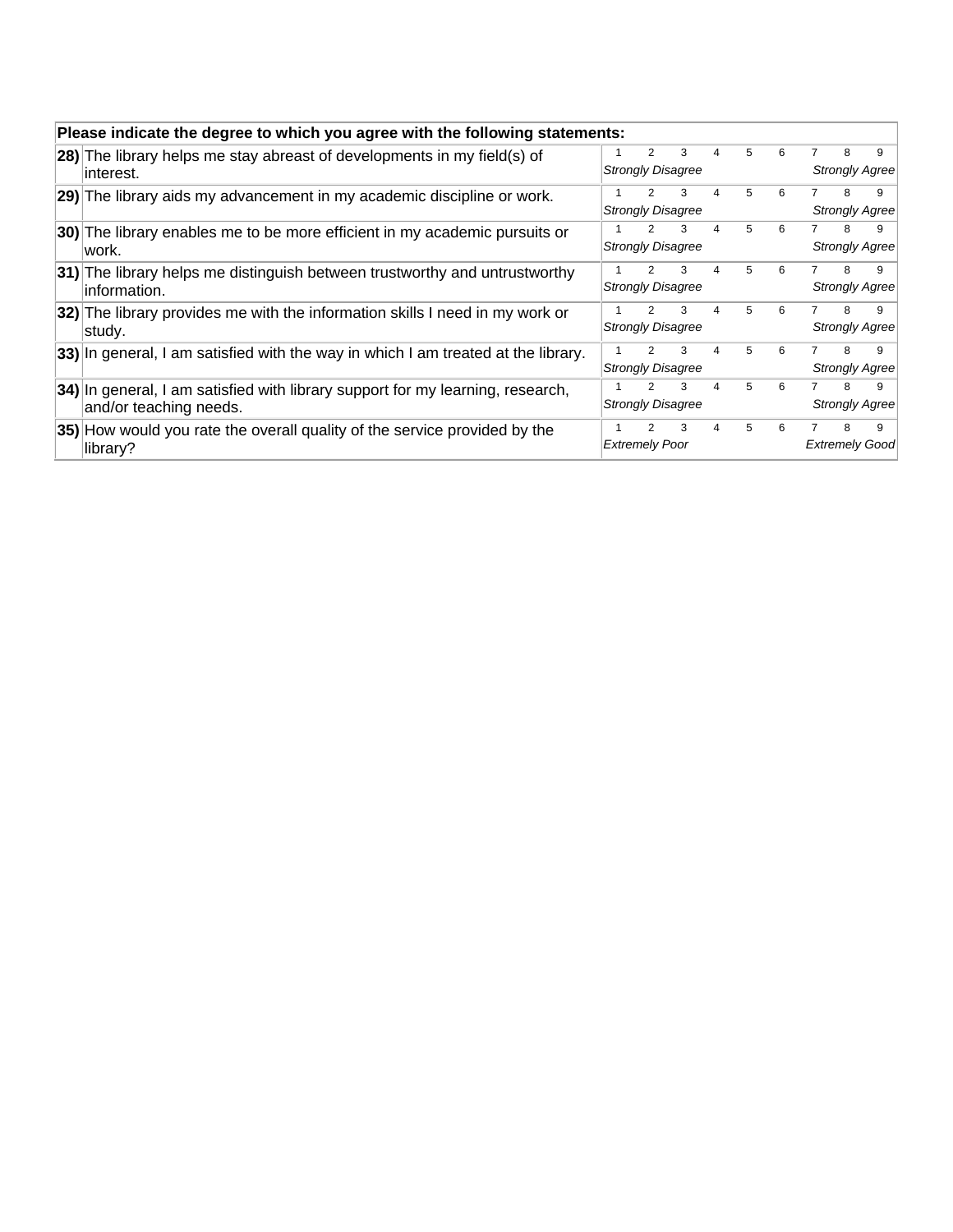| Please indicate your library usage patterns:                                             |           |
|------------------------------------------------------------------------------------------|-----------|
| 36) How often do you use resources on library premises?                                  | Daily     |
|                                                                                          | Weekly    |
|                                                                                          | Monthly   |
|                                                                                          | Quarterly |
|                                                                                          | Never     |
| 37) How often do you access library resources through a library Web page?                | Daily     |
|                                                                                          | Weekly    |
|                                                                                          | Monthly   |
|                                                                                          | Quarterly |
|                                                                                          | Never     |
| 38) How often do you use Yahoo(TM), Google(TM), or non-library gateways for information? | Daily     |
|                                                                                          | Weekly    |
|                                                                                          | Monthly   |
|                                                                                          | Quarterly |
|                                                                                          | Never     |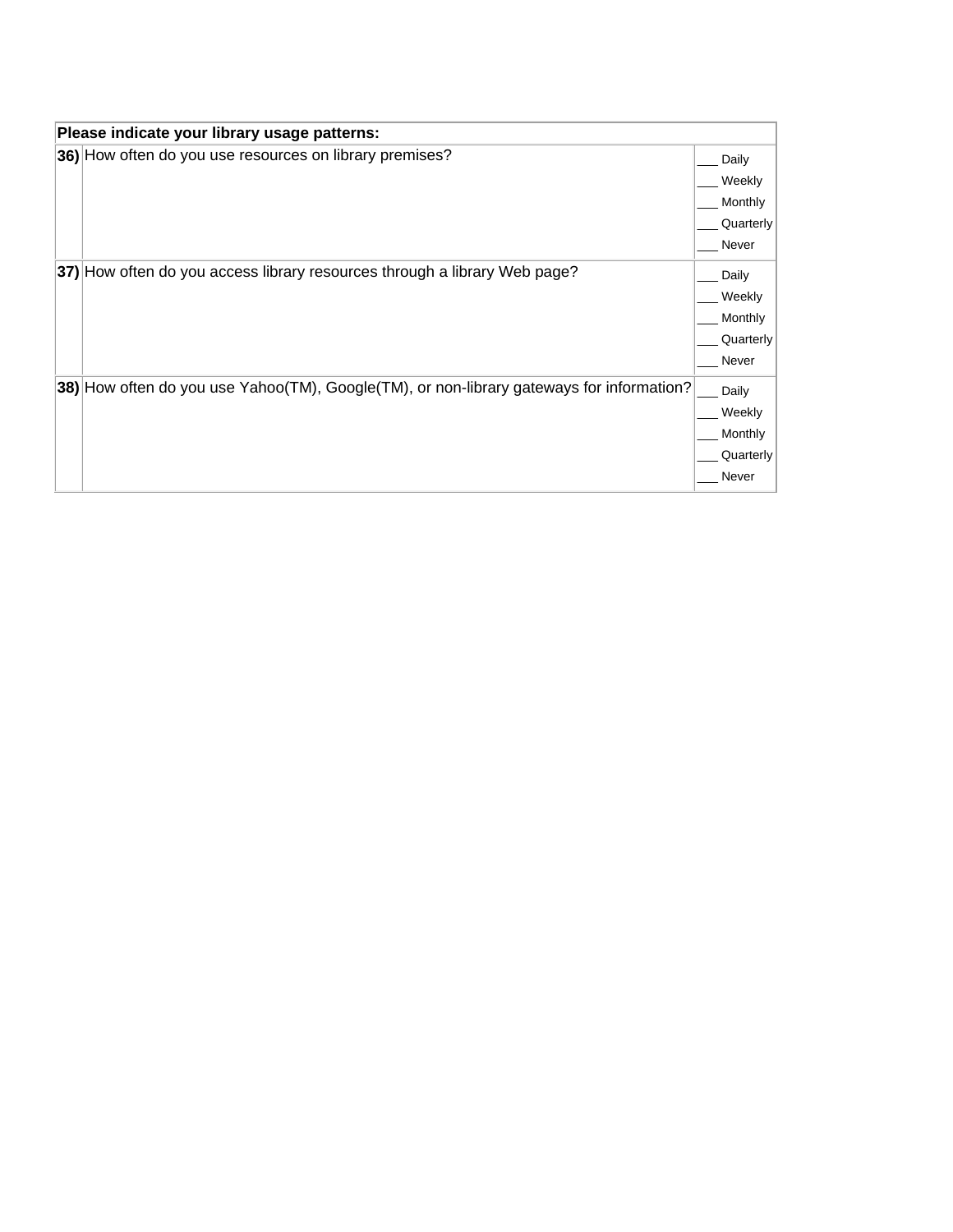| Please answer a few questions about yourself: |                                          |                                             |  |  |  |  |  |  |  |
|-----------------------------------------------|------------------------------------------|---------------------------------------------|--|--|--|--|--|--|--|
|                                               | 39) The library that you use most often: | <b>ACES</b>                                 |  |  |  |  |  |  |  |
|                                               |                                          | Africana / Afro-Americana                   |  |  |  |  |  |  |  |
|                                               |                                          | <b>Applied Health Sciences</b>              |  |  |  |  |  |  |  |
|                                               |                                          | Architecture & Art                          |  |  |  |  |  |  |  |
|                                               |                                          | Asian                                       |  |  |  |  |  |  |  |
|                                               |                                          | _ Biology                                   |  |  |  |  |  |  |  |
|                                               |                                          | <b>Business &amp; Economics</b>             |  |  |  |  |  |  |  |
|                                               |                                          | Center for Children's Books                 |  |  |  |  |  |  |  |
|                                               |                                          | Chemistry                                   |  |  |  |  |  |  |  |
|                                               |                                          | Classics                                    |  |  |  |  |  |  |  |
|                                               |                                          | Communications                              |  |  |  |  |  |  |  |
|                                               |                                          | <b>Education &amp; Social Science</b>       |  |  |  |  |  |  |  |
|                                               |                                          | _ Engineering / Grainger                    |  |  |  |  |  |  |  |
|                                               |                                          | $\equiv$ English                            |  |  |  |  |  |  |  |
|                                               |                                          | Geological Survey                           |  |  |  |  |  |  |  |
|                                               |                                          | Geology                                     |  |  |  |  |  |  |  |
|                                               |                                          | <b>Government Documents</b>                 |  |  |  |  |  |  |  |
|                                               |                                          | History, Philosophy and Newspaper           |  |  |  |  |  |  |  |
|                                               |                                          | Illinois Fire Service Institute             |  |  |  |  |  |  |  |
|                                               |                                          | Illinois History and Lincoln Collections    |  |  |  |  |  |  |  |
|                                               |                                          | Information Desk                            |  |  |  |  |  |  |  |
|                                               |                                          | Interlibrary Loan and Document Delivery     |  |  |  |  |  |  |  |
|                                               |                                          | Latin American & Caribbean                  |  |  |  |  |  |  |  |
|                                               |                                          | Law                                         |  |  |  |  |  |  |  |
|                                               |                                          | <b>Library &amp; Information Science</b>    |  |  |  |  |  |  |  |
|                                               |                                          | Main Stacks / Circulation                   |  |  |  |  |  |  |  |
|                                               |                                          | Map & Geography                             |  |  |  |  |  |  |  |
|                                               |                                          | <b>Mathematics</b>                          |  |  |  |  |  |  |  |
|                                               |                                          | Modern Lanugages & Linguistics              |  |  |  |  |  |  |  |
|                                               |                                          | Music                                       |  |  |  |  |  |  |  |
|                                               |                                          | <b>Natural History Survey</b>               |  |  |  |  |  |  |  |
|                                               |                                          | _ Physics / Astronomy                       |  |  |  |  |  |  |  |
|                                               |                                          | Rare Book & Manuscript                      |  |  |  |  |  |  |  |
|                                               |                                          | Reference                                   |  |  |  |  |  |  |  |
|                                               |                                          | Slavic and East European                    |  |  |  |  |  |  |  |
|                                               |                                          | Sousa Archives & Center for American Music  |  |  |  |  |  |  |  |
|                                               |                                          | Undergraduate<br><b>University Archives</b> |  |  |  |  |  |  |  |
|                                               |                                          | University High School                      |  |  |  |  |  |  |  |
|                                               |                                          |                                             |  |  |  |  |  |  |  |
|                                               |                                          | Veterinary Medicine                         |  |  |  |  |  |  |  |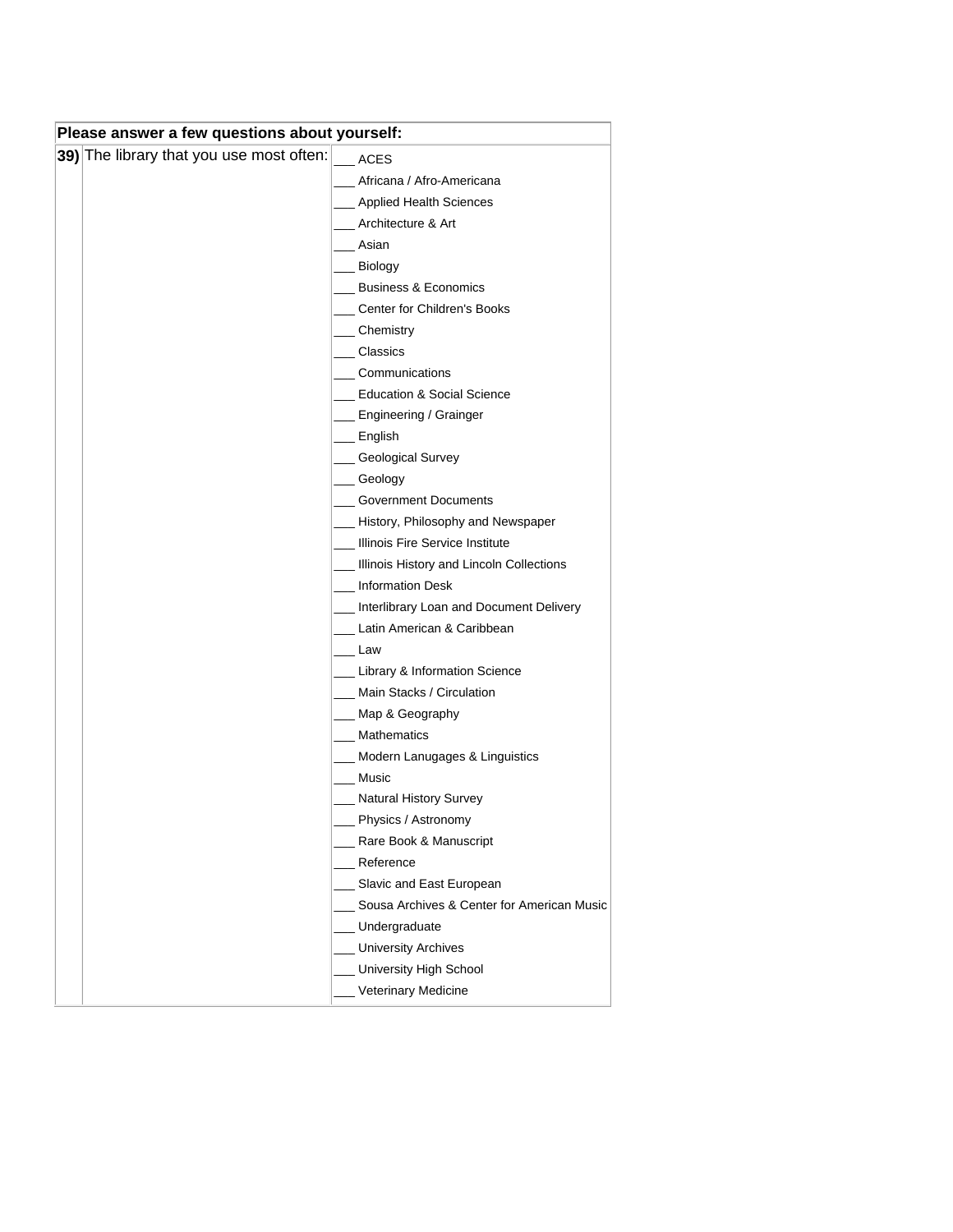| $ 40\rangle$ Age: | Under 18           |
|-------------------|--------------------|
|                   | $18 - 22$          |
|                   | $23 - 30$          |
|                   | $31 - 45$          |
|                   | $46 - 65$          |
|                   | Over <sub>65</sub> |
| $ 41\rangle$ Sex: | Male               |
|                   | Female             |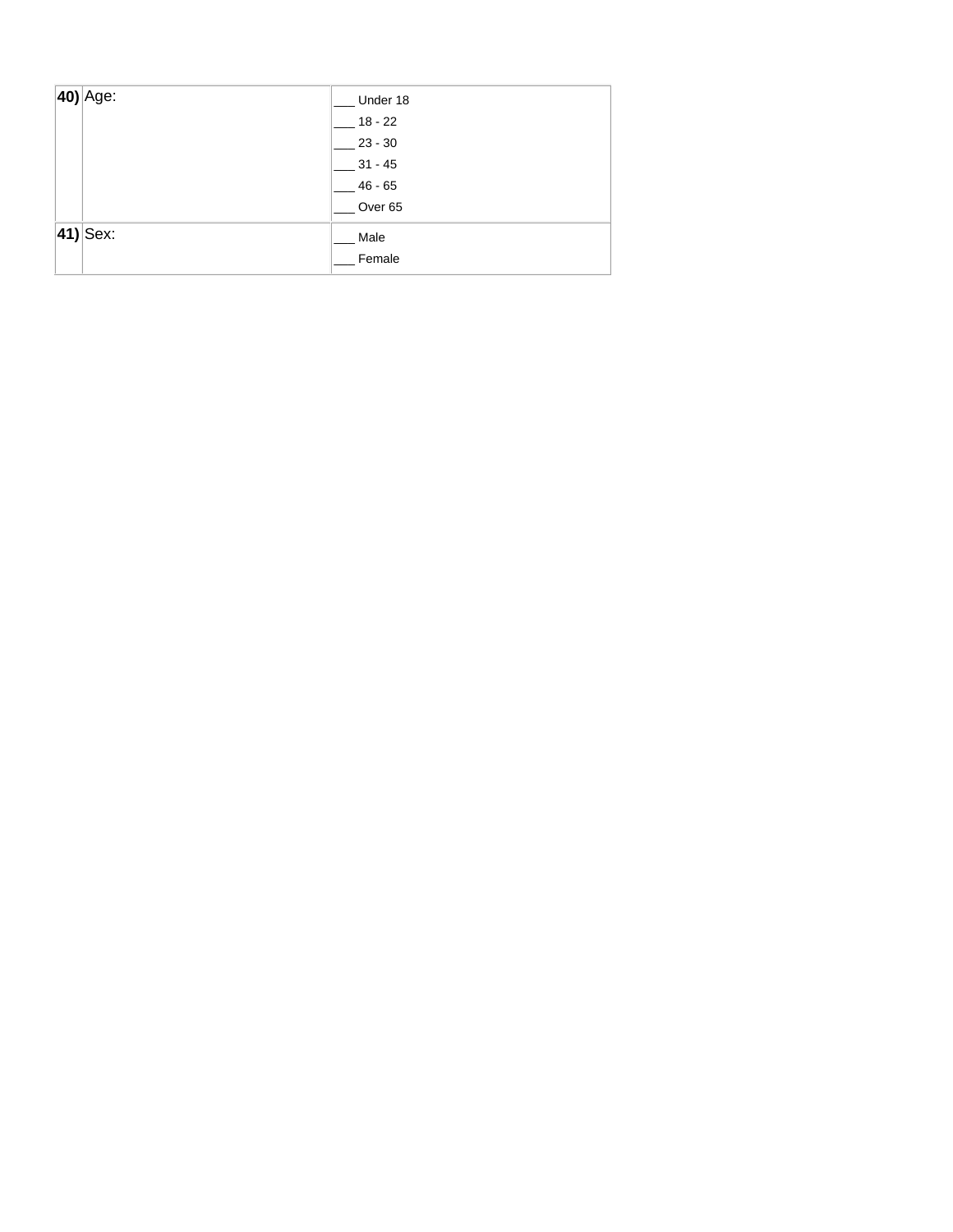- **42)** Discipline: \_\_\_ Administrative / Campus Unit
	- \_\_\_ Agriculture / Environmental Studies
	- \_\_\_ Architecture
	- \_\_\_ Business
	- \_\_\_ Chemical / Physical / Mathematical Sciences
	- \_\_\_ Communications / Journalism
	- \_\_\_ Education
	- \_\_\_ Engineering / Computer Science
	- \_\_\_ Humanities
	- \_\_\_ Labor and Industrial Relations
	- \_\_\_ Languages / Linguistics
	- $\_\_\_\$  Law
	- \_\_\_ Library and Information Science
	- \_\_\_ Life / Health Sciences
	- \_\_\_ Other
	- \_\_\_ Performing / Fine Arts
	- \_\_\_ Social Sciences
	- \_\_\_ Undecided / General Studies
	- \_ University High School
	- \_\_ Veterinary Science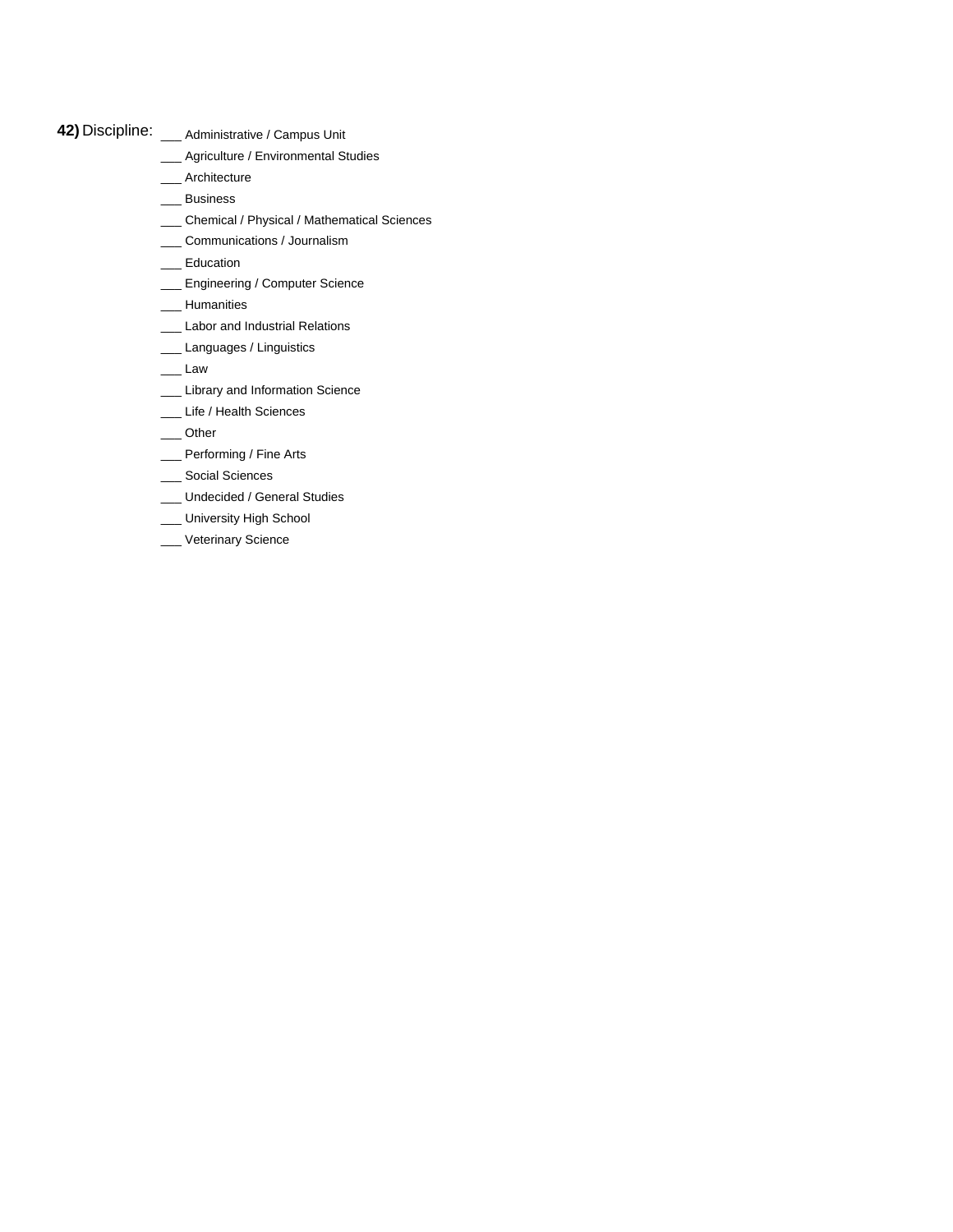## **43)**Position:

(Select the ONE option that best describes you.)

Undergraduate: \_\_ First year

- \_\_\_ Second year
- \_\_\_ Third year
- \_\_\_ Fourth year
- \_\_\_ Fifth year and above
- \_\_\_ Non-degree

## Graduate: \_\_\_ Masters

- \_\_\_ Doctoral
- \_\_\_ Non-degree or Undecided

Faculty: \_\_\_ Adjunct Faculty

- \_\_\_ Assistant Professor
- \_\_\_ Associate Professor
- \_\_\_ Lecturer
- \_\_\_ Professor
- \_\_ Other Academic Status
- Library Staff: \_\_\_ Administrator
	- \_\_ Manager, Head of Unit
	- \_\_\_ Public Services
	- \_\_\_ Systems
	- \_\_\_ Technical Services
	- \_\_\_ Other
	- Staff: \_\_ Research Staff
		- \_\_\_ Other staff positions